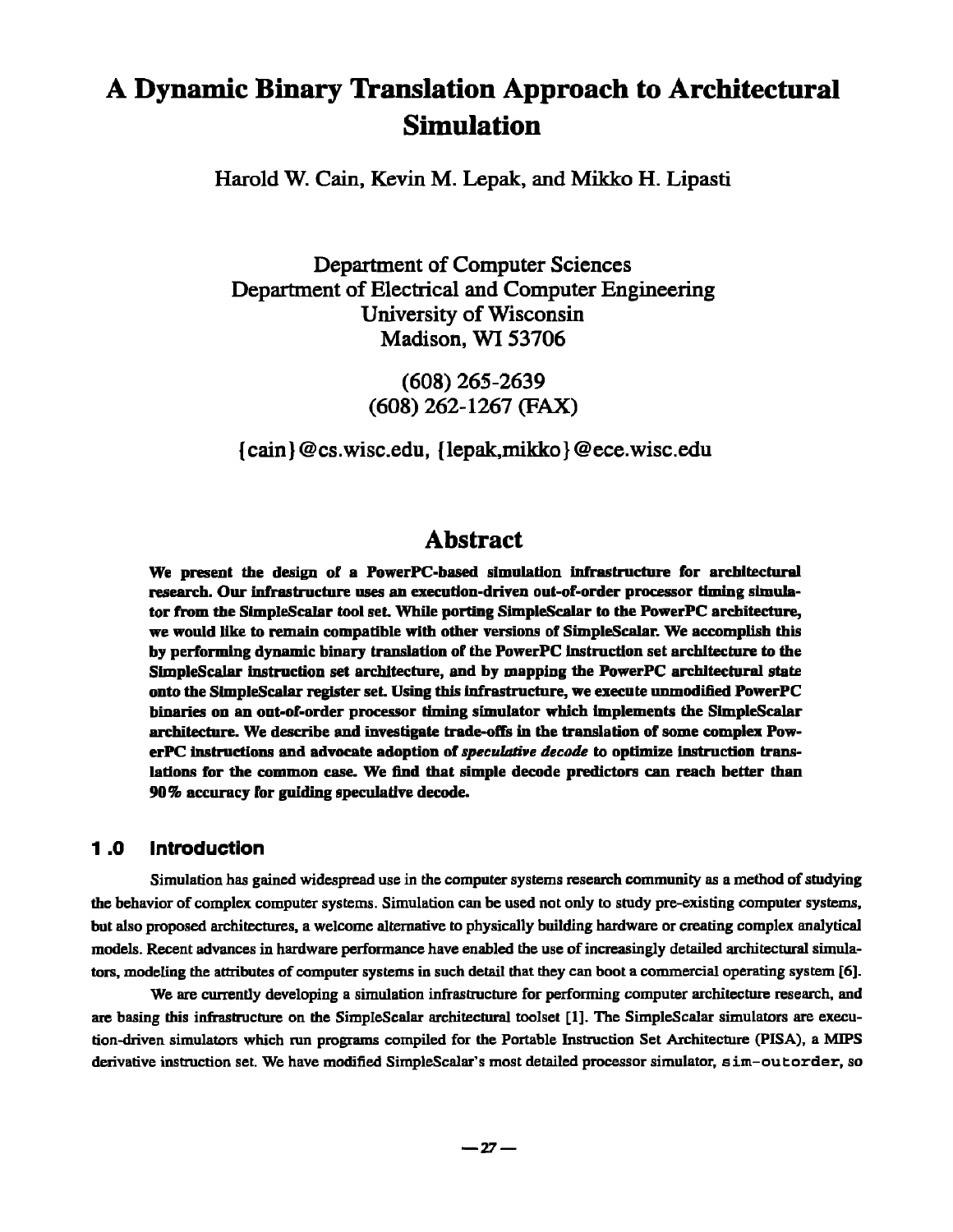that it can execute unmodified PowerPC binary executables. This toolset has become quite popular in the research community as a platform for computer architecture research. Consequently, there are many different versions in existence, modeling alternative processor and memory system organizations. In the future, we would like to leverage this significant body of work by possibly incorporating other versions of SimpleScalar into our own research infraslructure. In order to ensure compatibility between our version of SimpleScalar and other versions, we must port SimpleScaiar to the PowerPC architecture while minimally changing its source code.

We have chosen to perform dynamic binary translation from the PowerPC architecture to the SimpleScalar architecture as a means of executing PowerPC applications while minimally changing the SimpleScalar tool set. We are interested in the PowerPC instruction set because we have access to a PowerPC full-system simulator that is capable of running complex commercial workloads, including all of the AIX operating system as well as code generated dynamically by just-in-time compilation frameworks for Java [6]. Performing this translation is analogous to the kind of translation already performed in hardware by many modern microprocessors[2, 9], which transform individual instructions into a series of less complex operations. Traditionally reserved for CISC instruction sets, this kind of instruction cracking also occurs in recent implementations of the somewhat complicated PowerPC architecture[3, 4]. Implementing this cracking in SimpleScalar involves adding a translation pipaline stage between the processor fetch and decode pipeline stages, in which incoming PowerPC instructions are decoded and translated into the SimpleScalar instruction set, which are then fed to the normal SimpleScalar PISA decode stage.

An alternative method of porting the SimpleScalar simulators to the PowerPC architecture is to directly modify the SimpleScalar source code, rather than performing this translation. The SimpleScalar simulators were designed with porting to other architectures in mind; in fact there is already a distributed version of SimpleScalar for the Alpha platform, and we are aware of SPARC and PowarPC versions currently in development elsewhere. While performing the necessary modifications is certainly feasible, there are many complications which prevent us from adapting SimpleScalar to the PowerPC architecture as cleanly as we would like. For instance, the sim-out-order implementation contains a machine definition file which describes the semantics of each instruction in a given instruction set. The format of this machine definition allows for instructions which change the contents of at most two registers. However, the PowerPC architecture contains many instructions whose execution updates more than two registers. Rewriting sim-outorder to support additional target registers would be non-trivial, and would also contradict our goal to remain compatible with other versions of SimpleScalar. Many small issues such as this make a direct implementation of PowerPC in SimpleScalar undesirable.

This paper focuses on some of the issues that we have dealt with in implementing dynamic binary translation. We begin with a brief overview of the SimpleScalar and PowerPC architectures, for those unfamiliar with the two\_ This overview is followed by a description of how we maintain all of the necessary PowerPC architectural state in the SimpleScalar architecture. In Section 4, we present a detailed description of our translation mechanism, including examples of a few PowerPC instructions for which performing translation is problematic. Section 5 discusses the efficiency of our translator for a few benchmarks, and we conclude with a summary of future plans for extending this simulation infrastructure.

### **2.0 Architecture Overview**

#### 2.1 The SimpleScalar Architecture

Although the Portable Instruction Set Architecture (PISA) implemented in SimpleScalar is a derivative of the MIPS instruction set architecture, there are a few noticeable differences:

- Instructions use a 64-bit encoding.
- There are no architected delay slots: the instructions following control transfer instructions arc not exe-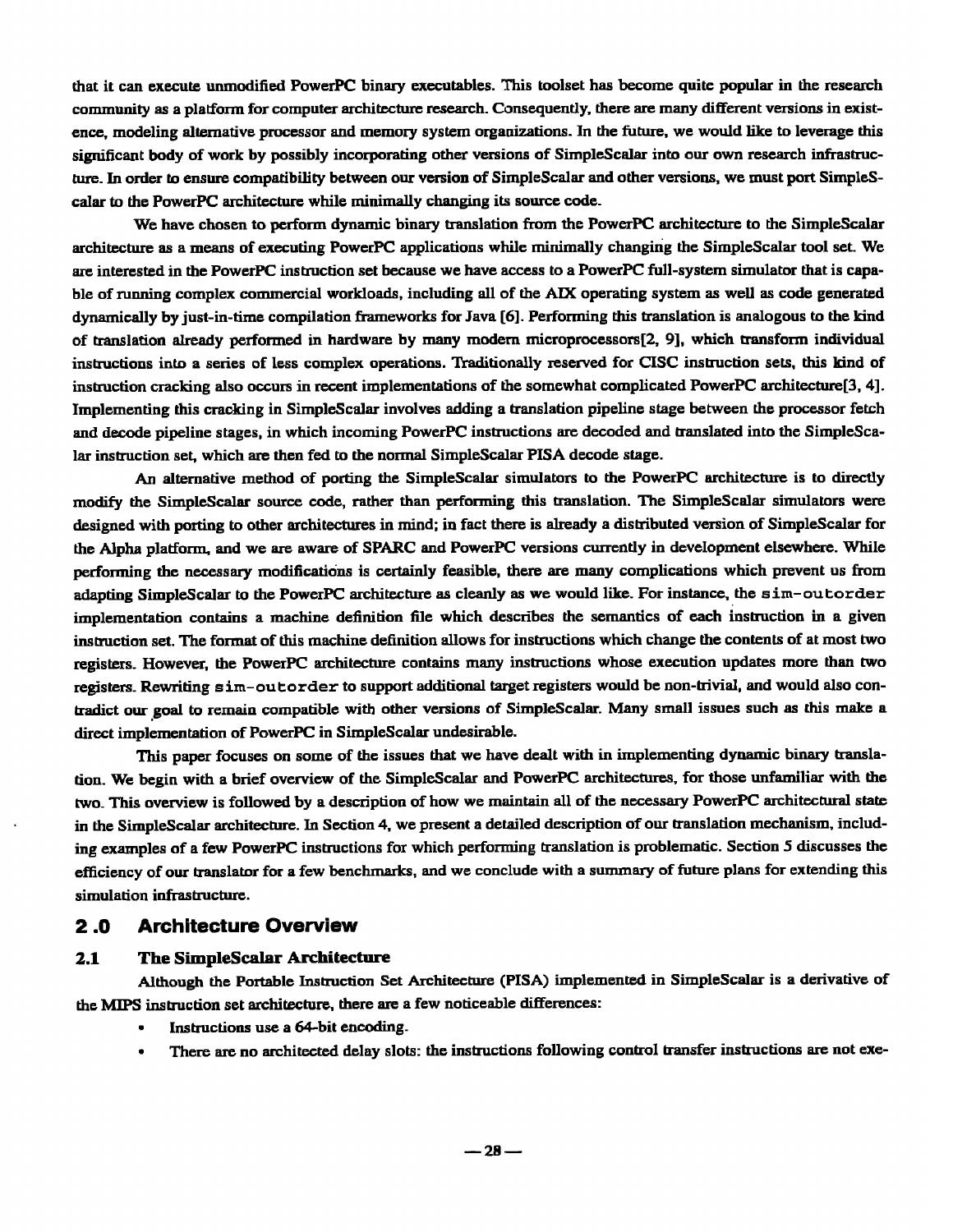cuted prior to the control transfer.

- The results of comparison operations are stored in 32-bit general purpose registers
- Two additional addressing modes are provided for loads and stores: indexed (register+register) and auto-increment/decrement.
- All data and instruction memory accesses must be aligned.
- There is no equivalent of "supervisor" state--SimpleScalar proxies system calls to the host.
- There is no system exception handler.
- The endian mode is inherited from the host running the simulator.
- All register-writing instructions modify at most two registers.

#### **2.2 The PowerPC Architecture**

Our current simulator implements a subset of the 32-bit specification of the PowerPC architecture [8]. PowerPC is a relatively complicated load-store RISC architecture (as compared with simpler RISC ISAs such as Alpha or MIPS). Relevant features of the architecture when comparing to SimpIeScalar include:

- Instructions use a 32-bit encoding.
- The results of comparisons are stored in one of eight fields of a 32-bit condition register.
- Instruction memory accesses must be 32-bit aligned.
- Data memory accesses need not be naturally aligned.
- Bi-endian support is defined in the architecture, with preferred mode being big-endian.
- Supervisor state is defined, as well as various exception handling mechanisms.
- Some instructions may write up to 32 general purpose registers, many also write the condition register and exception register in addition to a single result operand.

Of these differences, the most pertinent to our translation efforts are the alignment restrictions of the PISA architecture, the PowerPC arithmetic instructions which set condition register fields and the exception register as side effects, and the lack of system level state and exception support. We present our handling of these operations in Section 4.

## **3.0 PowerPC State Mapping**

There are two major components of the PowerPC architectural state which must be emulated by the SimpleScalar architecture: the PowerPC register state and the PowerPC memory state, both of which are discussed in this section.

We map the register state of the PowerPC architecture onto the general-purpose registers of the SimpleScalar architecture. Although our translator does not currently support supervisor-mode instructions, we intend to add this support in the near future. In order to facilitate this work, we have defined a register-state mapping for not only userlevel PowerPC registers but also system-level PowerPC registers. To achieve this mapping, we use 79 general purpose SimpleScalar registers and 64 SimpleScalar floating point registers which correspond to the full PowerPC register set (32 general purpose, 32 floating point, 35 control registers). Although we could have performed this mapping using the default number of SimpleScalar registers (32 general-purpose, 32 floating point), this solution would have necessitated frequent spilling of register values to memory, and would have contradicted our goal of modeling the internals of a PowerPC processor with reasonable accuracy. Increasing the size of SimpleScalar's integer and floating point register set is trivial for up to 256 registers because the SimpleScalar inslruction set encoding uses eight bit register specifiers, allowing us to implement this state mapping with minimal changes to the simulator.

From Table 1 we see that there is a one-to-one correspondence between each of the PowerPC general pur-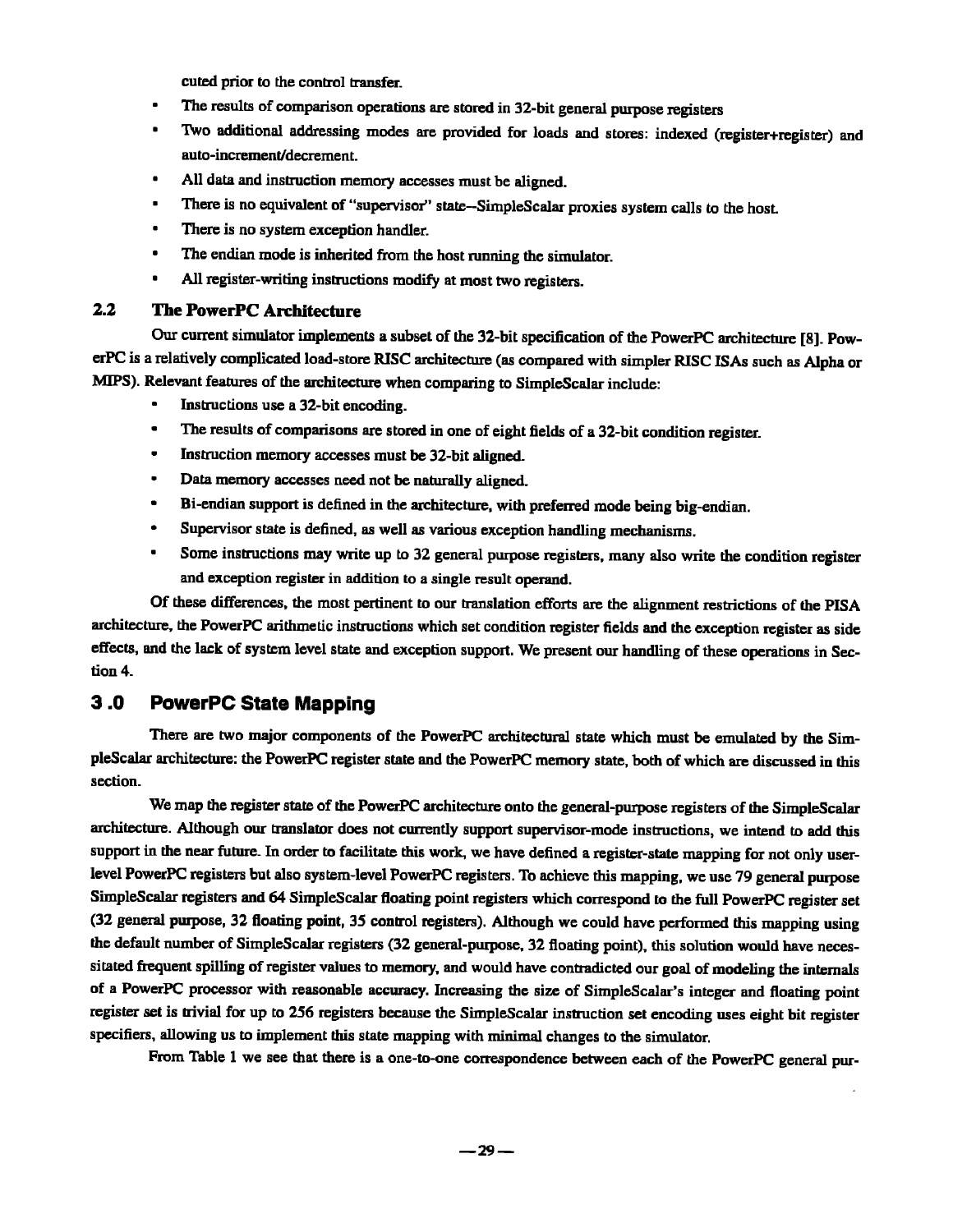| PowerPC Registers (32 or 64 bits)                 | SimpleScalar Registers (32 bits)    |
|---------------------------------------------------|-------------------------------------|
| 32 General Purpose Registers                      | 32 General Purpose Registers        |
| <b>Condition Register</b>                         | 8 General Purpose Registers         |
| <b>Link Register</b>                              | 1 General Purpose Register          |
| <b>Count Register</b>                             | 1 General Purpose Register          |
| <b>Exception Register (XER)</b>                   | 4 General Purpose Registers         |
| System Level Register Set (31 registers)          | <b>32 General Purpose Registers</b> |
| <b>Floating Point Status And Control Register</b> | 1 General Purpose Register          |
| <b>Floating Point Registers 0-31</b>              | <b>64 Floating Point Registers</b>  |

#### Table 1: Register State Mapping

pose registers and SimpleScalar registers. There is also a one-to-one correspondence for the PowerPC link register, count register, and floating point status register. We split each of the four bit condition fields in the 32-bit PowerPC condition register into its own SimpleScalar register. Each of these bit fields is accessed and modified independently by the PowerPC ISA, as if it were a single register. By splitting this 32-bit entity into eight registers, we prevent the creation of artificial dependences in the translated code, allowing an out-of-order processor model to execute in parallel instructions which read or modify separate fields of the condition register. We use a similar technique for the PowerPC exception register. In this case, we split the least significant three bits of the register into three separate registers, because each of these bits is often accessed independently by many different instructions. The remaining 29 bits of the exception register are included in a fourth SimpleScalar register. There is also a one-to-one mapping for each of the system level registers, with the exception of the 64-bit time base register. Because the SimpleScaiar simulator uses 32-bit registers, the time base register must be implemented using two registers. PISA is a derivative of the MIPS instruction set. and its floating point registers follow the NIIPS convention of having 32 single precision registers or 16 double precision registers, where each double precision floating point register occupies two single precision registers. Each of the 32 PowerPC floating point registers is double precision, so we must double the size of the SimpleScalar floating point register set to perform this mapping.

The mapping of PowerPC memory state to SimpleScalar memory state is relatively simple compared to the above register mapping. In the SimpleScalar simulator, all memory in the simulated system belongs to the PowerPC machine state; there is no SimpleScalar memory state. All PISA load and store instructions reference the PowerPC memory, and instruction fetches in the i-feteh pipeline stage also reference the PowerPC memory, fetching PowerPC instructions. Translated PowerPC instructions arc stored in a buffer between the fetch and decode stage of the pipeline, so there are never any PISA instructions resident in the simulated machine's memory.

#### **4.0 Instruction Translation Mechanism**

As mentioned in the introduction, we add a stage to the processor pipeline between the SimpleScalar fetch and decode stages, which performs the dynamic binary translation. An illustration of this pipeline can be seen in Figure 1. PowerPC instructions are fetched in the first pipeline stage, and these instructions are passed to the translate stage. The translate stage decodes the PowerPC instructions and converts them into a series of SimpleScalar instructions. When a PowerPC instruction is translated into more than one SimpleSealar instruction, we sometimes need to store temporary values between each SimpleScalar instruction. We cannot overwrite architectural state with these temporary values, so we use two additional general purpose and floating point registers for storing temporary results.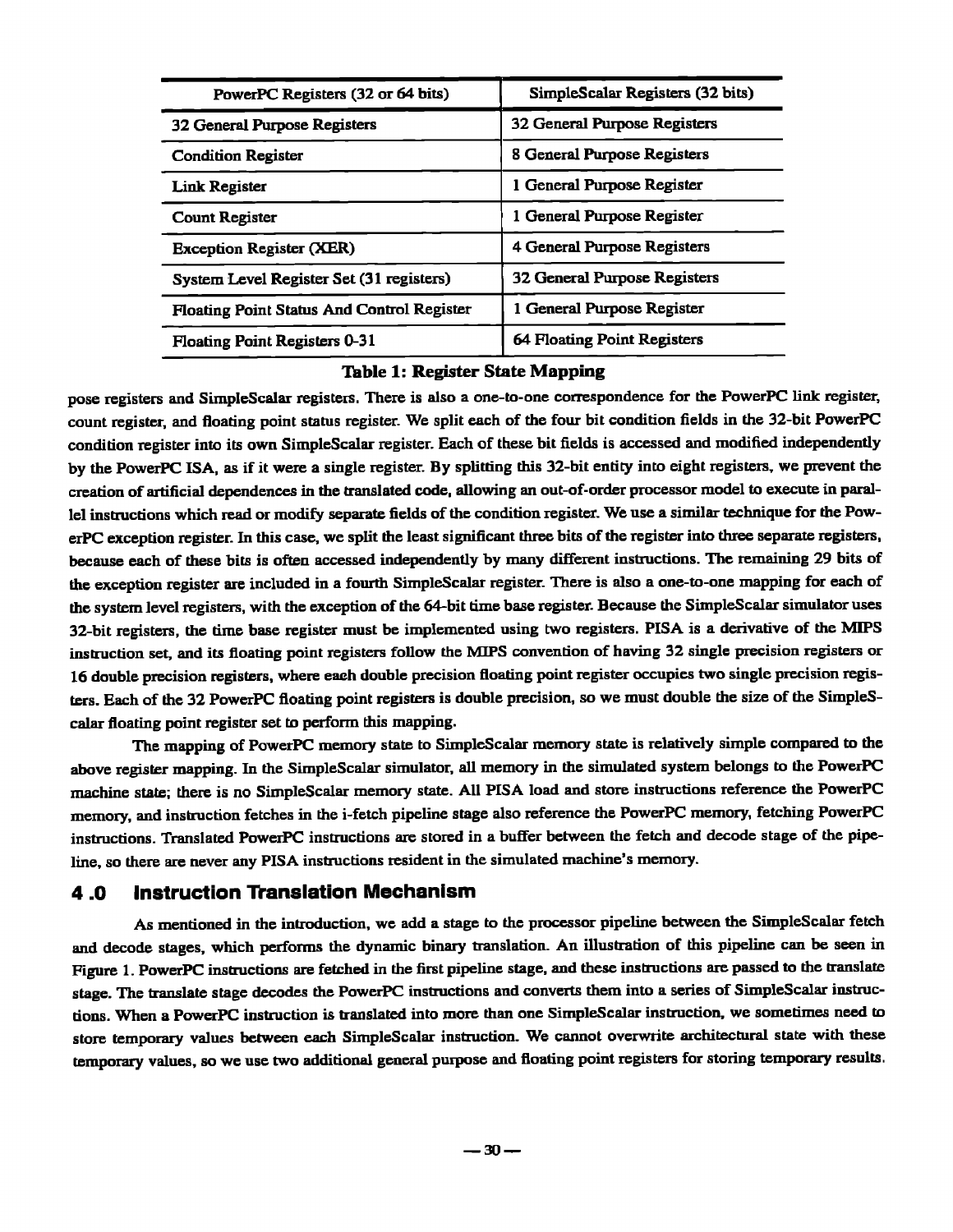With the exception of translated branch instructions, all translated code is straight-line, containing no change in control flow. Branch instructions are translated into a series of SimpleScalar instructions, including one or more branches. All branches must jump to a new program counter value; there are no side-entrances to blocks of translated code. We make this requirement in order to simplify the bookkeeping of translated instructions. Translated instructions are placed into a translated instruction buffer, from which the normal SimpleScalar decode pipeline stage reads. The remaining portion of the pipeline behaves as usual, and has not required any modification on our part.



Many of the instructions in the PowerPC architecture have a clear one-to-one mapping to SimpleScaiar instructions. In this section, we discuss a few of those instructions for which we do not have an obvious mapping, and the design decisions that we have made for these instructions. One luxury which we have had in the implementation of our dynamic binary translator, which has not been an option in many other binary translation systems (e.g. [10]), is that our target ISA is not necessarily a fixed target. We make a best effort at an efficient translation for all PowerPC instructions. However, if a critical PowerPC instruction is translated into a long series of SimpleScalar instructions, we have the option of changing the Simplescalar architecture to provide support for this PowerPC instruction. Also, there are some PowerPC instructions for which no mapping is possible given the pre-existing SimpleScalar ISA (e.g. the PowerPC *icbi -* instruction cache block invalidate). In cases like these, we have the luxury of a flexible target architecture. We use this approach for critical arithmetic instructions which conditionally set the XER register to indicate exceptional conditions such as overflow.

#### 4.1 Branch Instructions

Control flow instructions are particularly interesting in translating from PowerPC to PISA because of the rich set of branching instructions provided in the PowerPC architecture which do not map directly onto SimpleScalar operations, as contrasted with ALU operations/etc, which tend to be fairly uniform across architectures. In keeping with the goal of needing the fewest possible modifications to the SimpleScalar simulator, we had to consider the translations of control instructions carefully so as to minimize changes to the fetch engine, branch prediction unit, and retirement unit. As an example of the potential complication, consider the PowerPC *bclr* (branch conditional to link register) instruction. In PowerPC, as implied by the mnemonic, a subroutine return jump can be conditional. In SimpleScalar, there are no conditional register direct jumps, only unconditional register direct jumps (e.g. *jr, jalr* instructions). Therefore, in order to translate *belt,* we must test the condition (with a conditional branch) and also have the ability to perform a register direct jump in the translation of a single PowerPC instruction<sup>1</sup>. This scenario is illustrated in Figure 2.

Since we have chosen to make all PISA instructions corresponding to a given PowerPC instruction reside at

<sup>1.</sup> It is possible that if we could predicate certain instructions within SimpleScalar, this construct could be avoided. However, the default SimpleScalar PISA does not have this capability so it is not explored.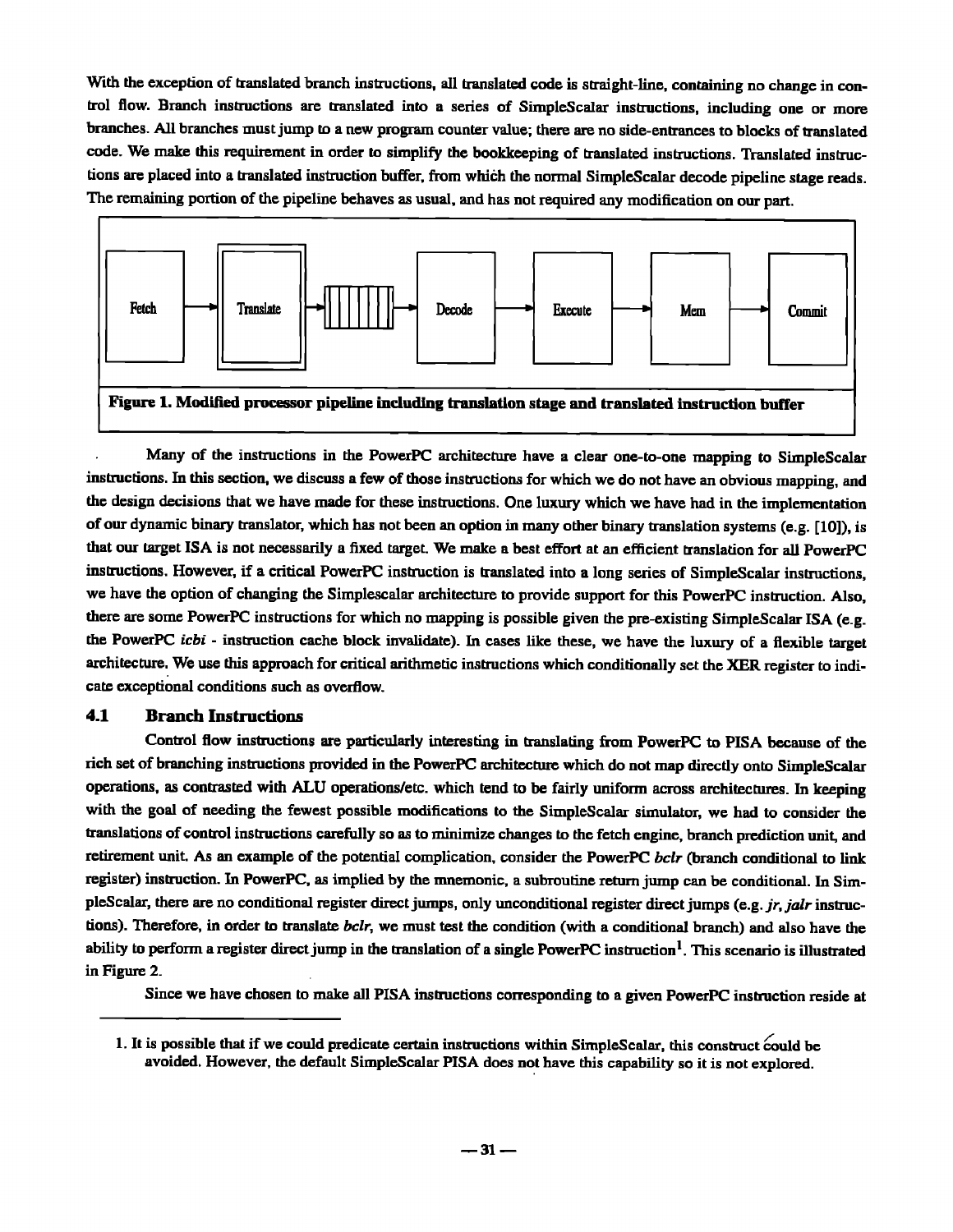the same logical program counter (PC) value (to eliminate instruction address space translation issues), this poses a potential problem regarding fetching, branch prediction, and retirement. Specifically, consider branch prediction- now that two control flow instructions can exist at the same logical PC, our prediction hardware must handle the case where multiple branches exist at the same PC, and be able to either predict them correctly independent of oneanother, or behave in such a way that the desired behavior for the combination of the two branches is a) correct and b) an accurate model of what might occur in a true out-of-order implementation of a PowerPC architecture (i.e. not suffering a misprediction for one of the two branches every time it is encountered). As shown in column two of Table 2,



there is considerable variability in the dynamic behavior of such branches. Though such conditional branches are predominantly taken, three benchmarks (gcc, go, perl) have a nontrivial number of not-taken branches of this form. Hence, it is important that we do not compromise the operation of the branch predictor for these types of branches.

We handle this by mandating that this two branch structure shown in Figure 2 (which occurs only in some control instruction translations) has the following form: (i) the target of the protecting conditional branch must always be a new PowerPC instruction, (ii) the protecting conditional branch must always directly precede the requisite unconditional branch, and (iii) both branches must exist in the translation buffer at the time the protecting conditional branch is dispatched. Condition (iii) is easily handled by the design of the decode/translate unit in that it only emits the two branches as a pair subject to resource constraints. Conditions (i) and (ii) are handled by tagging the two branch structure at decode time and handling it as a special case at branch resolution time. The translation used guarantees that if the protection branch is taken, the result of the translated PowerPC instruction is a fall-through, and hence we squash the subsequent unconditional branch (because correct program behavior is fall through) and we indicate the inverted condition to the branch prediction/fetch hardware (i.e that the PowerPC branch was not taken). If the protection branch is not taken, it is guaranteed that the unconditional branch will be taken, and hence we squash the protection branch (by converting it to a nop) and evaluate the result of the unconditional branch with the existing branch prediction/fetch resolution hardware. Notice that in either case, due to our design, we end up with a single control instruction at the given logical PC after the protecting branch is evaluated. Therefore, from the execution back-end's point of view, only one control instruction exists at that PC, and hence we maintain the expected branch predictor, fetch, and retirement behavior.

We must also take special care when converting the PowerPC unconditional branch instruction, because it can produce a larger range of branch displacements than the equivalent PISA branch. In the cases in which the displacement is too large, we must convert this branch to three PISA instructions--two to load the branch address into a temporary register, and a register direct branch. The translator examines the displacement at PPC instruction decode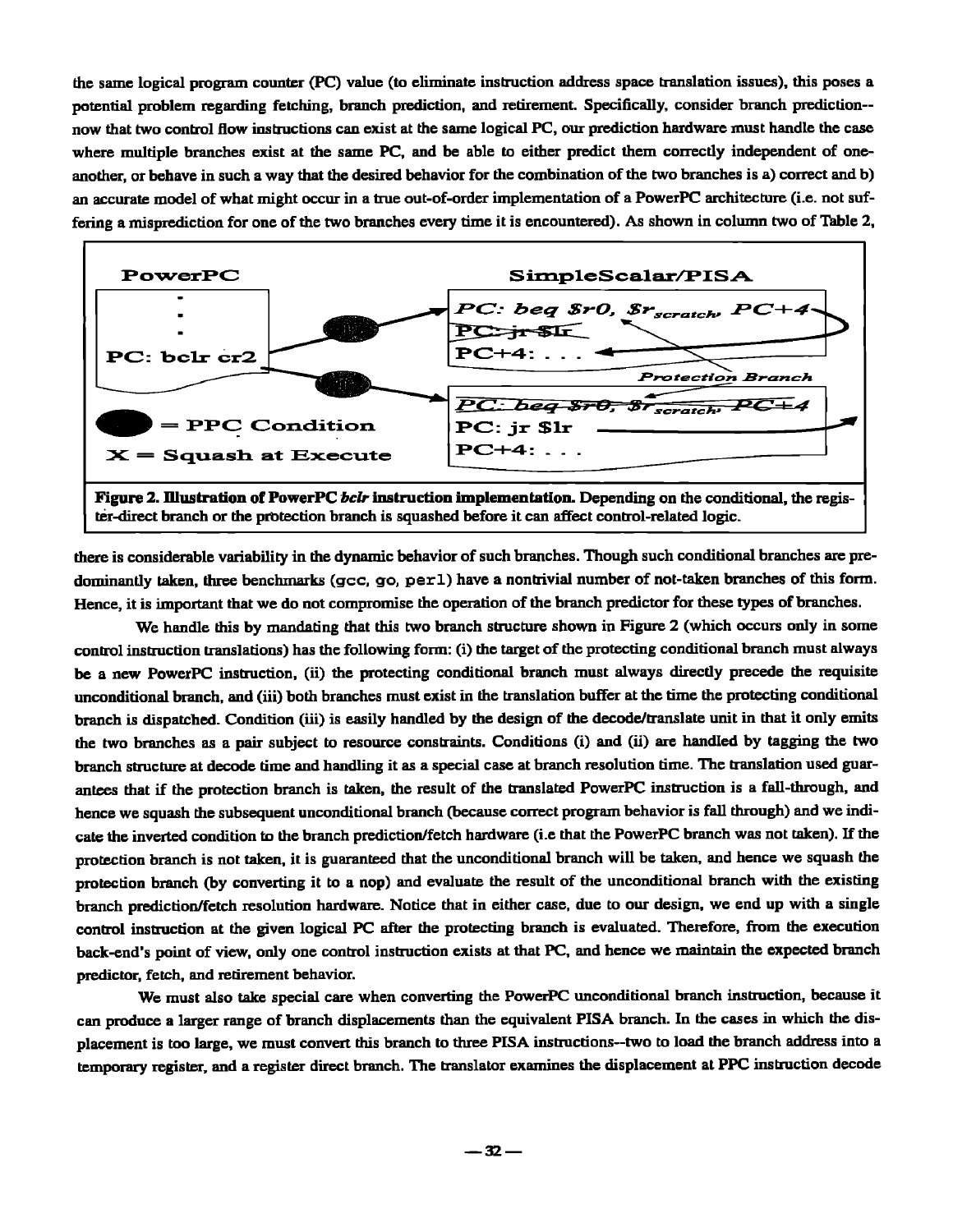and emits the proper sequence depending on the displacement.

Finally, it is interesting to note that for all PowerPC control instructions, many different translations are possible for instructions of the same form, because of the flexibility offered in the PowerPC branch opcodes. For example, one of lengthiest branches to ITanslate is the *hdnztlrl* form of the PowerPC bc instruction, which decrements the PowerPC counter register, sets the link register, and branches if the condition specified is false and the counter is nonzero. In our current implementation, it takes 13 PISA instructions to implement the semantics of this single PowerPC instruction. Of course, converting all conditional branches to 13 PISA instructions would cause programs to be dominated entirely by the execution of instructions associated with branches, given the relative frequency of branches in general programs [5]. Part of the ongoing refinement of the simulator is to determine which branch types are used frequently and to emit very efficient PISA sequences for those common types and to default to longer, more general sequences for less common encodings. We discuss our initial evaluation of the translation mechanism's efficiency in Section 5. As the simulator progresses, we also plan to examine the execution efficiency of our translated branch sequences, as compared with implementing the complex branches directly. We may also extend SimpleScalar/PISA to exploit the usage of the branch hints present in each PPC branch instruction,

#### 4.2 Memory Operations

Although there is a one-to-one mapping between many of the PowerPC and SimpleScalar memory operations, there are a few complications. The first complication is that PowerPC allows unaligned memory references, while the SimpleScalar architecture does not. For some operations, our translator can statically determine whether or not a memory operation is aligned. However, the majority of memory operations use addressing modes in which some part of the address is stored in a register [5]. In these cases, our translation mechanism cannot statically determine if an operation will be aligned. The translator can derive this information dynamicalIy, but must first allow the processor pipeline to drain, because the register used in a memory operation may be overwritten by an in-flight instruction. We do not want to pay the penalty of draining the pipeline for every register-addressed memory operation, so we have found an alternative solution.

| <b>Benchmark</b> | % branch<br>register not-<br>taken | $%$ refs<br>unaligned | $%$ refs<br>predictable<br>$(8 \text{ entries})$ | $%$ refs<br>indexed | % length<br>predictable<br>$(256$ entries) |
|------------------|------------------------------------|-----------------------|--------------------------------------------------|---------------------|--------------------------------------------|
| compress         | 2.79%                              | .00%                  | 72%                                              | .06%                | 98%                                        |
| gcc              | 15.98%                             | .01%                  | 93%                                              | 4.43%               | 99%                                        |
| go               | 8.45%                              | .00%                  | 74%                                              | .03%                | 98%                                        |
| ijpeg            | 3.83%                              | .02%                  | 86%                                              | 8.67%               | 100%                                       |
| li               | 2.07%                              | .00%                  | 75%                                              | .04%                | 98%                                        |
| m88ksim          | 2.48%                              | .00%                  | 73%                                              | .03%                | 98%                                        |
| perl             | 7.64%                              | .00%                  | 12%                                              | 2.52%               | 91%                                        |
| <b>vortex</b>    | 2.34%                              | .00%                  | 58%                                              | 13.6%               | 100%                                       |
| Java TPC-W       | 2.61%                              | .34%                  | 29%                                              | 10.67%              | 100%                                       |
| DB2 TPC-B        | 1.17%                              | .00%                  | 40%                                              | .05%                | 100%                                       |

Table 2: Branch and Memory Reference Characteristics

Because we have an out-of-order processor model with support for precise interrupts, we can translate and issue memory operations under the assumption that they are aligned. If the translated instructions attempt an unaligned access, we throw a soft exception, drain the pipeline, and retranslate the faulting instruction. During this relranslation, we can issue the appropriate sequence of aligned memory operations to emulate a single unaligned access. We call this approach *speculative decode,* since a static instruction is speculatively and optimistically decoded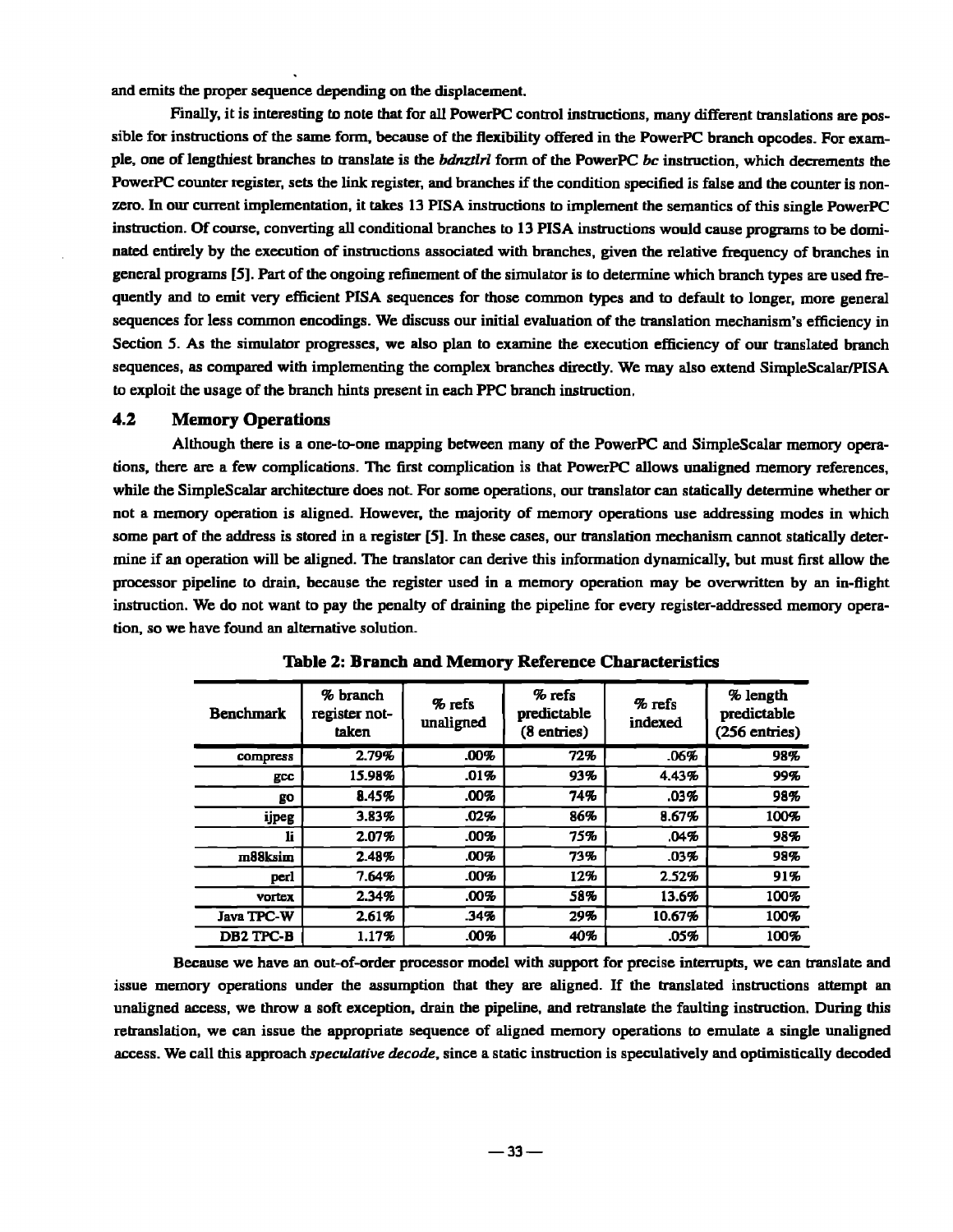to a simpler sequence that exploits a runtime attribute (namely, natural alignment), rather than nonspeculatively decoding it to a sequence of instructions that will work correctly in all cases.

The third column of Table 2 shows the frequency of unaligned memory references for the SPECint95 benchmarks as well as our Java TPC-W workload[15] and the TPC-B transaction processing workload [14], when run on the SimOS-PPC functional simulator. In general, there are very few unaligned references in these benchmarks. The fourth column shows the percentage of unaligned references that can be identified at runtime using a simple predictor. In this case, the predictor is a fully-associative memory that holds the PC of up to eight load or store instructions. Such a mechanism predicts 12% to 93% of all unaligned references, and can be used to guide the speculative decode process to eliminate a large fraction of the soft exceptions used for recovery.

An additional complication of the PowerPC architecture are the *styx* (store string word indexed) instructions and *lawx* (load string word indexed) instructions. These instructions write/read a variable number of bytes to/from memory, specified by a register (up to 128 bytes). In all other cases we are able to statically determine the number of translated instructions necessary for a single PowerPC instruction. In this case we cannel because in-flight instructions may change the value of the length register between the instruction's translation time and the time at which it should execute. The fifth column of Table 2 shows the percentage of all load and store instructions that are indexed. There is a great deal of variation, with four benchmarks showing a significant fraction of indexed loads *(gcc, ijpeg, vortex, Java TPC-W).* 

Because of the relative frequency of this type of instruction in some critical benchmarks, we investigated the possibility of using a length predictor to guide our *speculative decode* mechanism for the indexed load and store instructions. As shown in the rightmost column of Table 2, such a predictor can be quite accurate. In this case, we are using a standard last value predictor [11] indexed by the load or store PC, which remembers the dynamic length of the previous instance of that indexed load or store (we do not pollute the table with values for loads and stores that have fixed lengths). As we can see, even a small direct-mapped predictor with only 256 entries achieves prediction accuracies of greater than 90% in all cases, and nearly 100% for most cases.

#### 4.3 Exception-generating Instructions

Because each of the translated PISA instructions carries the same program counter value as the PowerPC instruction from which it was translated, we can guarantee that precise exception semantics will be maintained for exception-cansing translated instruclions. A more general problem is that the SimpleScalar simulator only supports user-level code, and does not support exception handling. For this reason, in the future we must make modifications to the SimpleScalar simulator to support PowerPC exception semantics.

## **5.0 Instruction Translation Efficiency**

Although our simulator is still in the development phase, we are currently able to execute several small benchmarks, including two of the SPECint95 benchmarks, go and 1 i. We have performed instruction by instruction verification that the execution of these benchmarks is correct, comparing our translating simulator to a reference outof-order Powerpc processor simulator. In this section, we present some initial results regarding the dynamic translation of these benchmarks.

For the two SPECint95 benchmarks, the dynamic instruction expansion caused by PowerPC to PISA translation varies considerably. As we can see from Table 3, The dynamic instruction count expands by 35% and 86% for J.± and go respectively. The primary causes of instruction expansion for both benchmarks are the branch and branch conditional instructions. As described above, these Powerpc instructions require many PISA instructions to implement their powerful semantics. Even for the simplest PowerPC conditional branch, two PISA instructions are required to test the PowerPC condition register field and conditionally take the branch. We are not satisfied with these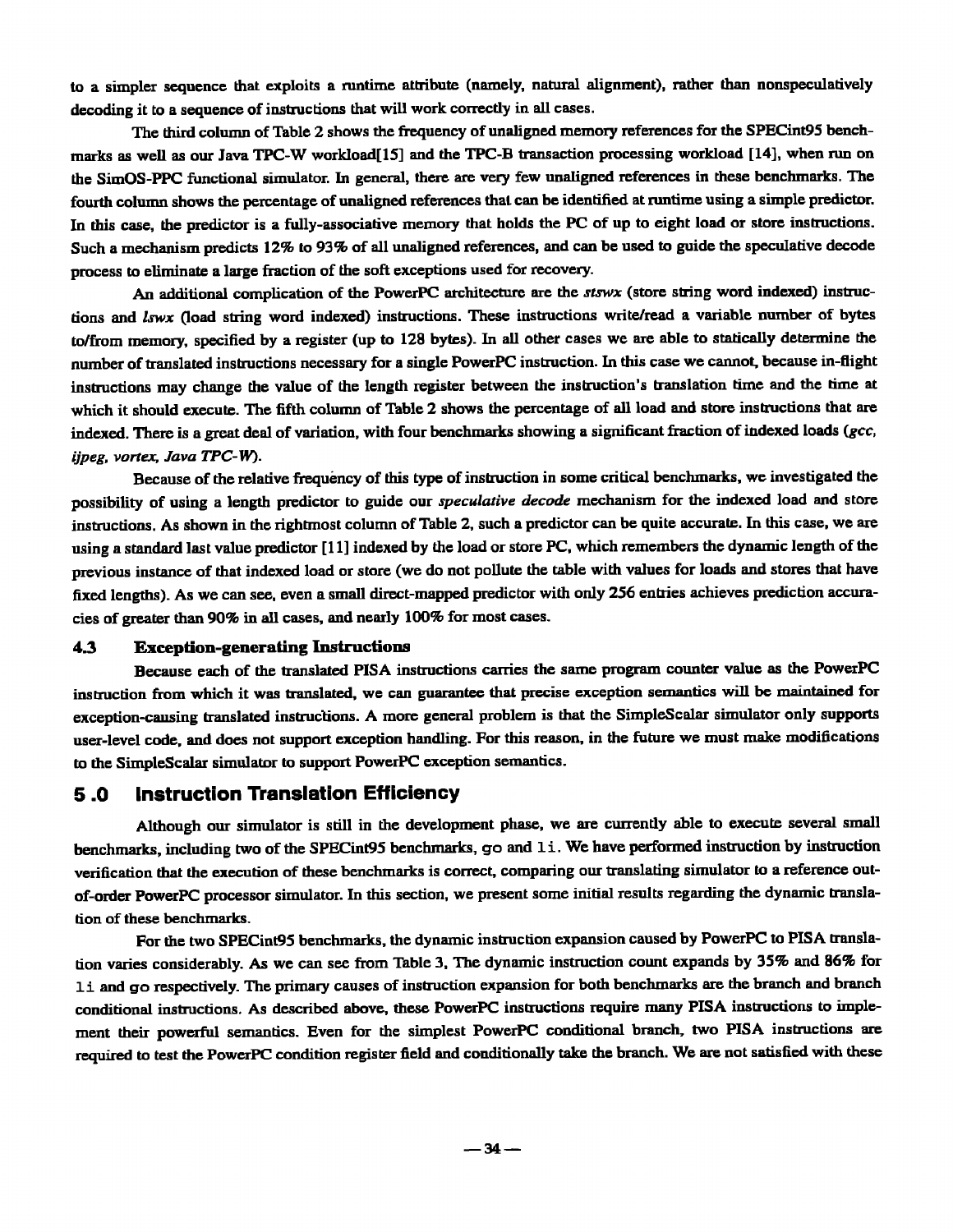instruction expansion numbers, and plan to optimize our instruction translations to reduce this code expansion. This work will be necessary before using this simulation infrastructure for processor core-level architectural research.

| Benchmark | <b>Instruction Count</b> |             |        | <b>Memory Operation Count</b> |             |        |
|-----------|--------------------------|-------------|--------|-------------------------------|-------------|--------|
|           | PowerPC                  | <b>PISA</b> | growth | <b>PowerPC</b>                | <b>PISA</b> | growth |
| go        | 79,457,833               | 147,418,082 | 86%    | 31,855,629                    | 31,849,123  | 1%     |
| li        | 53,964,399               | 72,614,311  | 35%    | 25,366,976                    | 25,368,880  | 1%     |

Table 3: Dynamic Instruction Count Expansion for all Instructions and Memory Operations

Despite the increase in overall instruction count, Table 3 also shows that the number of memory operations executed by our translating simulator and our reference simulator are nearly the same. The number of memory operations from our simulator is slightly larger because our simulator performs PowerPC string manipulation instructions (which load or store up to 128 bytes) as a series of smaller memory operations, while the reference simulator counts each multiple-load/store string instruction as a single operation. Given these memory operation expansion results, we believe that the translation process does not materially affect the processor's behavior with respect to the memory system.

## **6.0 Simulator Verification**

Of course, because we plan to use our simulator for architectural evaluation, we must guarantee that it implements the specified program semantics. In order to enable this verification, we have leveraged existing PowerPC simulators [1, 6]. After the execution of each instruction on our simulator, we compare its machine state to the machine state of a separate verification simulator. Using this technique, we have verified the correctness of our simulator for all benchmarks reported in this paper.

Once we have verified that our simulator is functionally correct for a wider range of benchmarks, we must also verify that the performance reported by the simulator accurately reflects the performance of similar PowerPC processor implementations. We plan to perform this verification by running identical workloads on both the simulator and actual hardware, and comparing the simulator's performance results to performance results collected with hardware performance monitoring counters. If the use of dynamic translation skews the performance results excessively, we will refine our translations, in some cases adding direct support for complex PowerPC instructions in the SimpleScalar simulator, rather than generating long sequences of SimpleScalar instructions.

## **7.0 Conclusions and Future Work**

As mentioned above, our implementation is still in a preliminary phase. Our work on *speculative decode*  appears promising, with simple prediction techniques resulting in up to 93% accuracy for memory reference alignment and virtually 100% accuracy for memory reference length prediction. Once we have worked out all of the bugs for user-level single-threaded programs, we plan on incorporating our translation engine into the SimpleMP simulator, a mulfiprocessor simulator based on SimpleScalar and developed by Ravi Rajwar at the University of Wisconsin. Once we have a working multiprocessor simulator, we plan on incorporating our detailed timing simulator into the SimOS-PPC full system simulator, and also extending it to support system-level instructions.

We also plan to extend our work on speculative decode to study further optimizations that take advantage of runtime characteristics when decoding instructions from one instruction set to another. These optimizations include varying code generation for loads that are likely to alias to earlier stores in the store queue (similar to the adaptive scheduling mechanism in the Alpha 21264 [7]), varying code generation for loads that are likely to miss in the LI